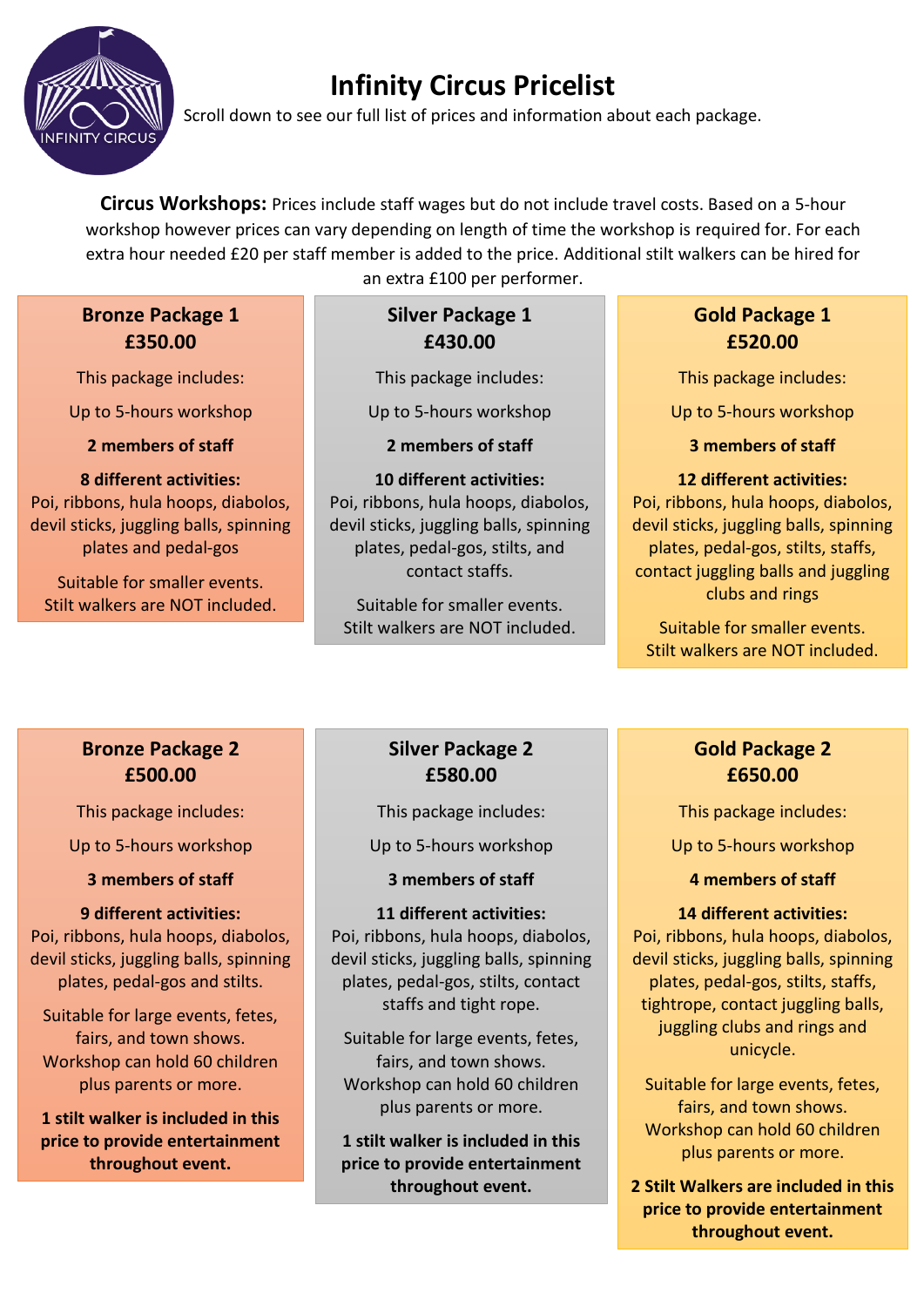**Birthday Parties:** Two packages available, prices can vary depending on length of party requested. Parties with larger numbers of children may need to have extra instructors for safety reasons. Workshops can be run in either:

**Structured** (where specific activities are brought out two or three at a time and lessons in those activities planned as a whole. The party will be split into groups to make this easier to manage)

**Unstructured** (run the same was as our workshops with everything out in the hall and party guests can try what they like when the like. Instructors will teach where interest is shown but it is individual person led and no one is compelled to try what they don't want to)

Full list of party games planned can be sent upon request. Party packages are suitable for adults as well as children. Lessons will be adjusted accordingly, and the certificate doesn't need to be given out unless you wish us to. Parents are encouraged to join in. A break for food/cake can be arranged and we can supply music if you do not have anything arranged.

Children under 5 can join in although we won't teach them certain circus skills unless their fine motor control and ability to follow complex instructions is developed enough for example juggling requires being able to do 2 or 3 things at once. Babies tend to enjoy playing with the circus ribbons and if they can hold the stick and wave their arms there's no reason, they can't have a go too.

## **Silver party package**

**£270.00**

2 and a half hours in total

This package includes:

1-and-a-half-hour circus workshop with 9 different activities

2 members of staff

1 hour of games/competitions.

Certificate of attendance for each child

Maximum of 20 children

Minimum age 5

#### **Gold party package**

**£350.00**

3 hours in total

This package includes:

1-and-a-half-hour circus workshop with 9 different activities

3 members of staff

1 hour of games/competitions.

Half hour mini show either by the instructors or the children can put on a show for their parents.

Certificate of attendance for each child

Maximum of 40 children

Minimum age 5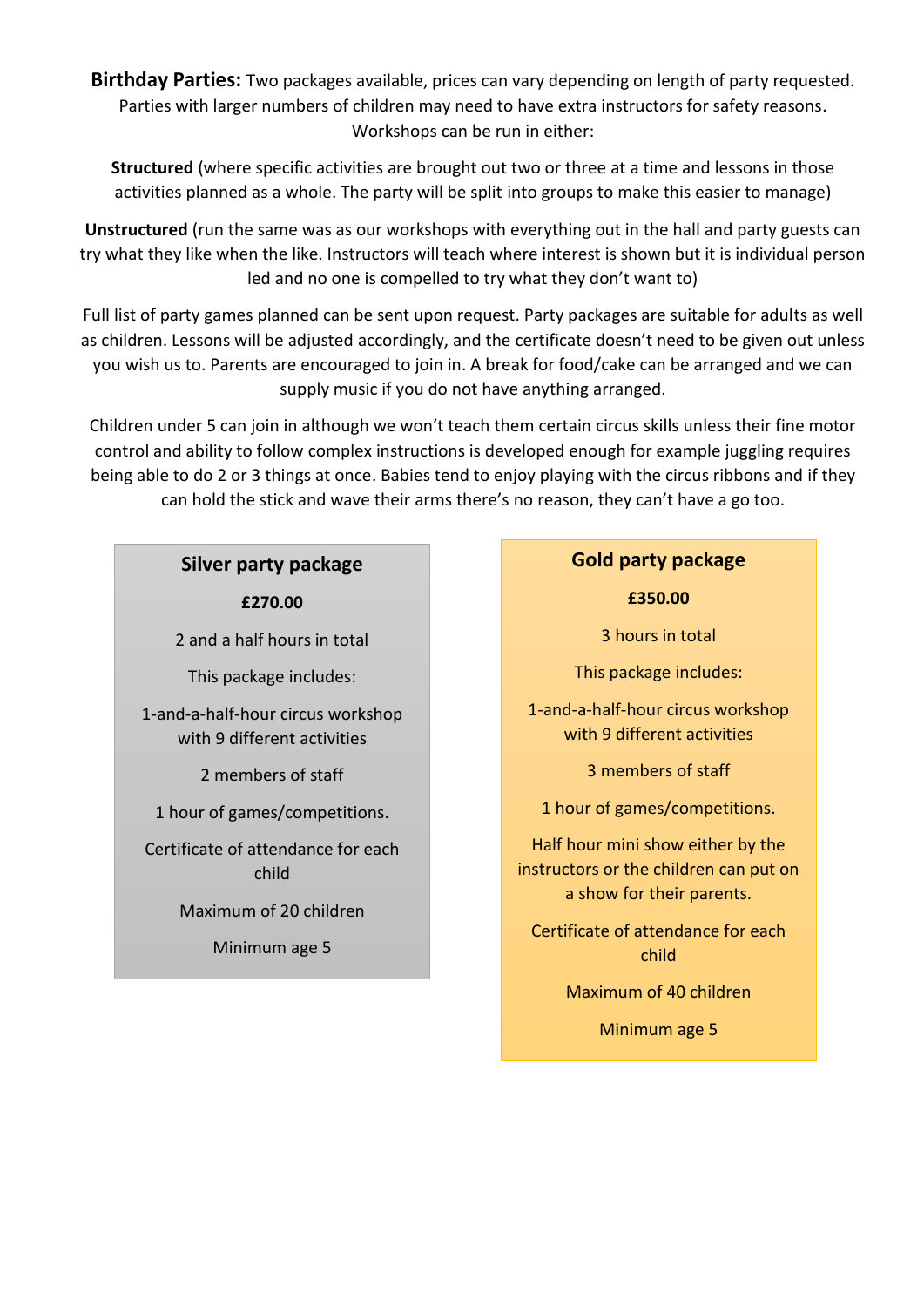#### **Stilt walkers:**

1 walker 3 x 45-minute meet and greet.

#### **£200.00**

2 Walkers 3 x 45-minute meet and greet.

#### **£300.00**

3 Walkers 3 x 45-minute meet and greet.

#### **£400.00**

1 Walker and 1 ground performer 3 x 45-minute walk about

#### **£300.00**

2 Walkers and 2 ground performers 3 x 45-minute walk about

#### **£500.00**

Our stilt walkers can fit most themes with their costumes however we are always making more so if you have something specific in mind, please let us know. Our tallest stilt walker stands at 8.5 feet tall. All our stilt walkers can also perform tricks such as hula hooping, contact juggling, contact staff, juggling and diabolo whilst up. Balloon modelling is also an option.

### **Performances:**

#### *Regular performances:*

**£180.00** per performer for a maximum of 15 minutes

*Fire performances:*

Minimum of 2 performers for safety

**£200.00** per performer for a maximum of 15 minutes

Longer performances can be obliged with additional charges applied.

For a full list of acts available please let us know which of our performers you are interested in. Fire entertainers are Violet, Blue Sicx, Luna and Twisted Sarah. We ask that they do not perform alone unless you have arranged a trained fire marshal to be present during their acts.

Our fire performers are trained to fire marshal each other. We would require an area we can set up our arena to keep the audience a safe distance for safety reasons. We supply this ourselves. A minimum space of 4m by 4mis needed. 6m by 6m if you wish to have the lycopodium canes and fire hoop as the fire trails and equipment is much bigger.

We ask if you require us to perform inside that you check with the venues insurance to have the smoke alarms and sprinkler systems turned off before our performances. We also would need to provide a venue inspection prior to the event to check ceiling height and locate any hazards we would need to avoid. We also ask if we are performing inside that you provide necessary ventilation as it will get smoky. Access to cleaning products to mop up any leftover fuel off the floor would also be appreciated.